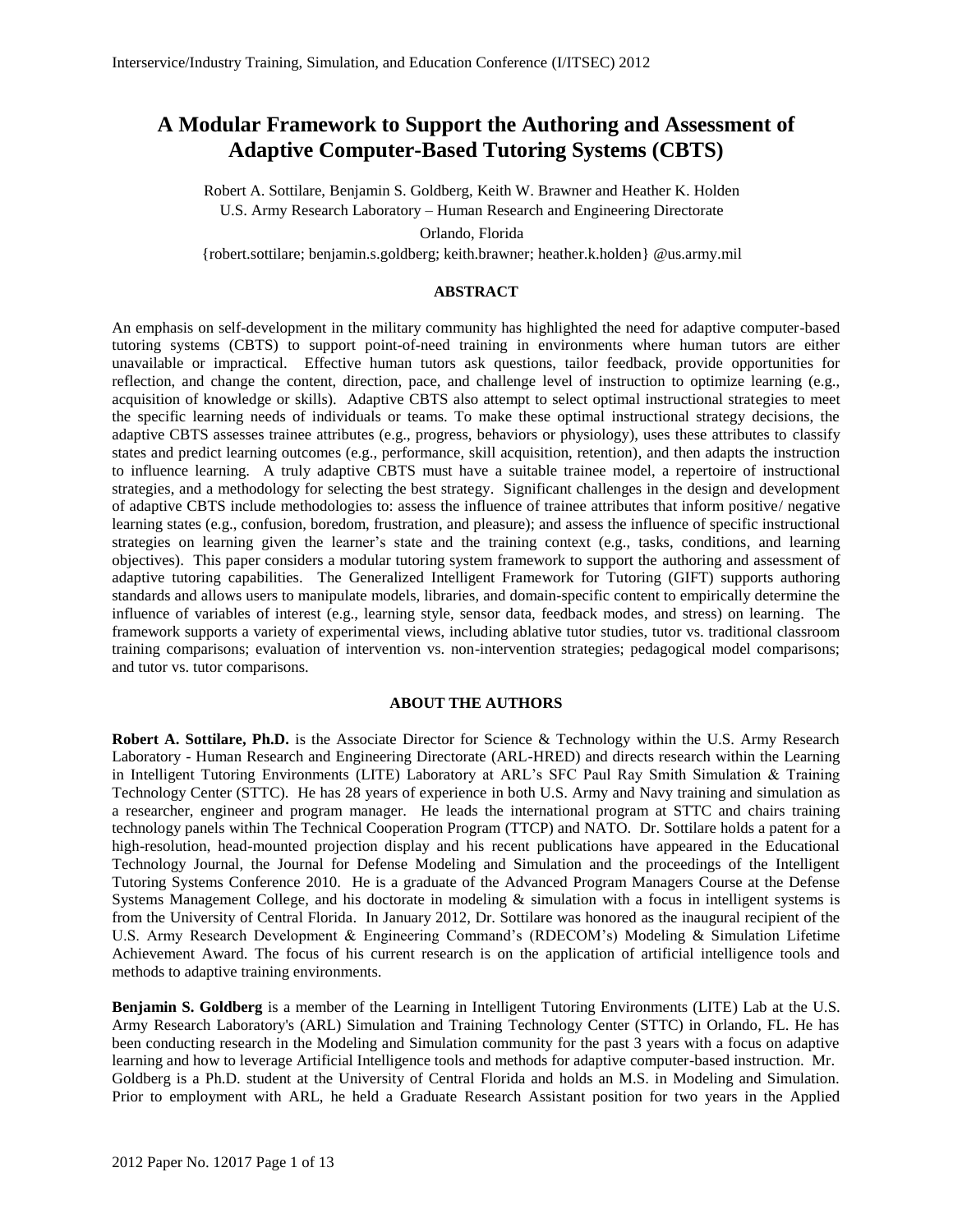Cognition and Training in Immersive Virtual Environments (ACTIVE) Lab at the Institute for Simulation and Training. Recent publications include a proceedings paper in the 2010 International Conference on Applied Human Factors and Ergonomics and a poster paper presented at the 2010 Spring Simulation Multiconference.

**Keith W. Brawner** is a researcher for the Learning in Intelligent Tutoring Environments (LITE) Lab within the U. S. Army Research Laboratory – Human Research and Engineering Directorate (ARL-HRED). He has 4 years of experience within U.S. Army and Navy acquisition, development, and research agencies. He holds a Masters degree in Computer Engineering with a focus on Intelligent Systems and Machine Learning from the University of Central Florida, and is currently in pursuit of a doctoral degree in the same field. The focus of his current research is in machine learning, adaptive training, trainee modeling, and knowledge transfer.

**Heather K. Holden, Ph.D.** is a researcher in the Learning in Intelligent Tutoring Environments (LITE) Lab within the U.S. Army Research Laboratory – Human Research and Engineering Directorate (ARL-HRED). The focus of her research is in artificial intelligence and its application to education and training; technology acceptance and Human-Computer Interaction. Dr. Holden's doctoral research evaluated the relationship between teachers' technology acceptance and usage behaviors to better understand the perceived usability and utilization of job-related technologies. Her work has been published in the Journal of Research on Technology in Education, the International Journal of Mobile Learning and Organization, the Interactive Technology and Smart Education Journal, and several relevant conference proceedings. Her PhD and MS were earned in Information Systems from the University of Maryland, Baltimore County. Dr. Holden also possesses a BS in Computer Science from the University of Maryland, Eastern Shore.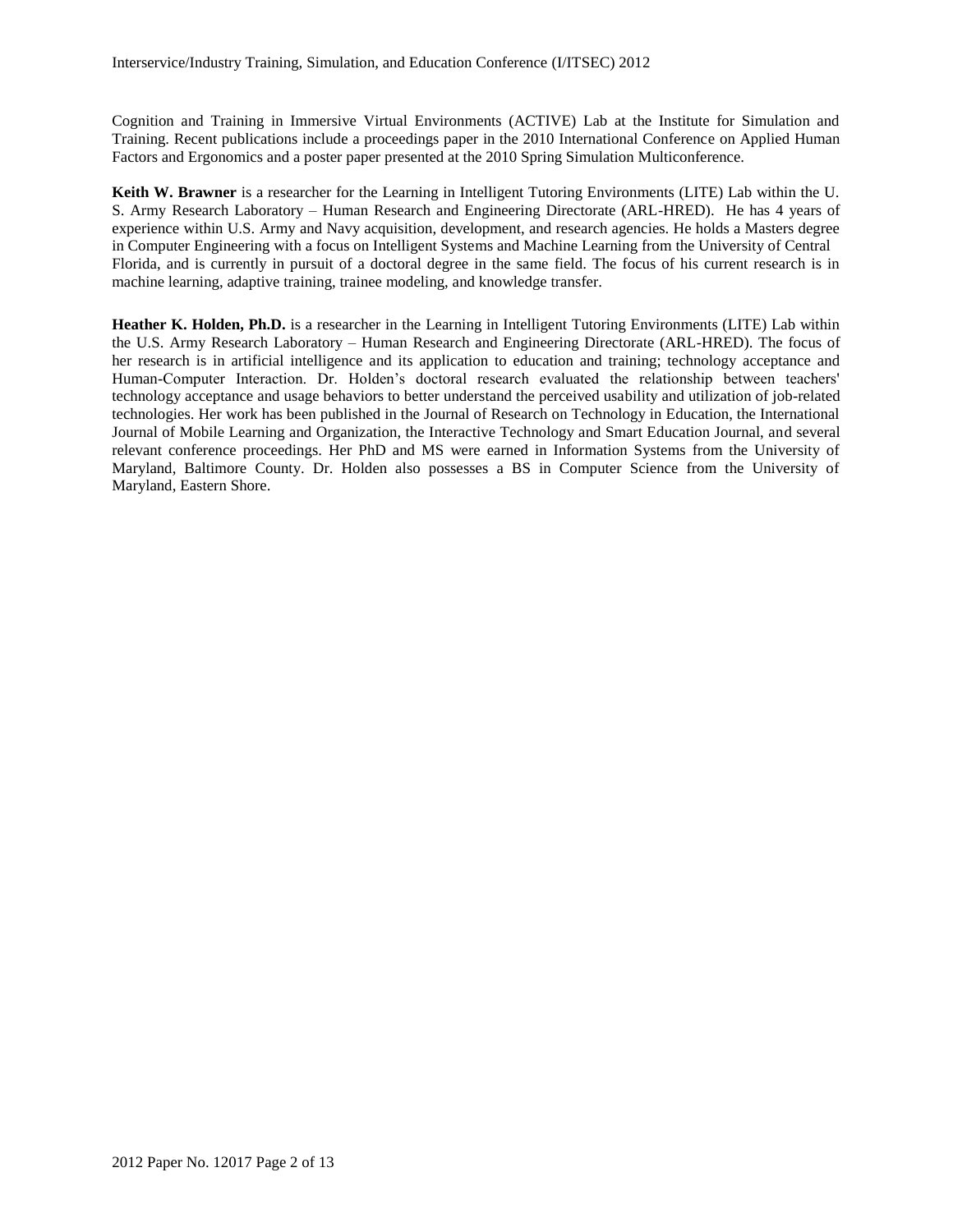# **A Modular Framework to Support the Authoring and Assessment of Adaptive Computer-Based Tutoring Systems (CBTS)**

Robert A. Sottilare, Benjamin S. Goldberg, Keith W. Brawner and Heather K. Holden U.S. Army Research Laboratory – Human Research and Engineering Directorate Orlando, Florida

{robert.sottilare; benjamin.s.goldberg; keith.brawner; heather.k.holden} @us.army.mil

## **INTRODUCTION**

The Army Learning Concept (ALC) for 2015 (TRADOC, 2011) has defined a need to "develop adaptive, thinking Soldiers and leaders capable of meeting the challenges of operational adaptability in an era of persistent conflict." To meet these challenges, the Army has placed additional emphasis on the selfdevelopment to augment institutional training. Soldiers will be largely responsible for their learning, but will clearly need guidance. ALC for 2015 describes a career-long, individually tailored Army Learning Model (ALM) that is expected to support technologybased instruction adapted to the learner's competence and state (e.g., cognitive load, engagement, or motivational level) in a variety of training domains. Learners will experience instruction through artificially intelligent computer-based tutoring systems (CBTS) that support their development in the absence of human instructors.

If CBTS are expected to efficiently and effectively guide self-development, they will need to be on par with or be better than expert human tutors in assessing learner state (e.g., potential and performance), and selecting instruction strategies to optimize motivation and engagement to influence learning. Effective human tutors ask questions, tailor feedback, provide opportunities for reflection, and change the content, direction, pace, and challenge level of instruction to optimize the learner's learning (e.g., acquisition of knowledge or skills). To make the best possible instructional decisions, an adaptive CBTS must have a suitable learner model, a repertoire of instructional strategies and a methodology for selecting the best strategy. If each learner has differing needs, how will the CBTS optimize instructional decisions? Methods are needed to assess the influence of individual states and traits in learner models, and CBTS instructional strategies and tactics to ascertain their relationship to positive learning outcomes (e.g. skill development, knowledge acquisition, and retention).

Significant challenges in the design and development of adaptive CBTS include methodologies to: 1) assess

the influence of learner attributes that inform positive and negative learning states (e.g., confusion, boredom, frustration, and pleasure) and 2) assess the influence of specific instructional strategies on learning given the cognitive and affective state of the learner(s) and the training context (e.g., tasks, conditions, and learning objectives).

This paper considers a modular tutoring system framework to support the assessment of adaptive tutoring capabilities. The Generalized Intelligent Framework for Tutoring (GIFT) provides three primary services for learners, instructional system designers, expert behavior modelers, training system developers, trainers, and researchers (see [Figure 1\)](#page-2-0): authoring of CBTS and CBTS components, tools and methods; management of instructional processes using best pedagogical practices based on the behaviors of expert human tutors; and an assessment methodology to evaluate the effectiveness of CBTS and CBTS components, tools and methods.



**Figure 1: Primary services in GIFT**

<span id="page-2-0"></span>Authoring tools support the development and configuration management of user models and interfaces, domain-specific knowledge, instructional strategies, and CBTS compilers. Instructional process tools support the management of all phases of instruction, including initialization (including user authentication, pre-instruction (including surveys and mission briefings), instruction (including supervision of the tutoring process, instructional strategy selection, and tutoring tactics) and post instruction (including surveys and after-action reviews). Assessment tools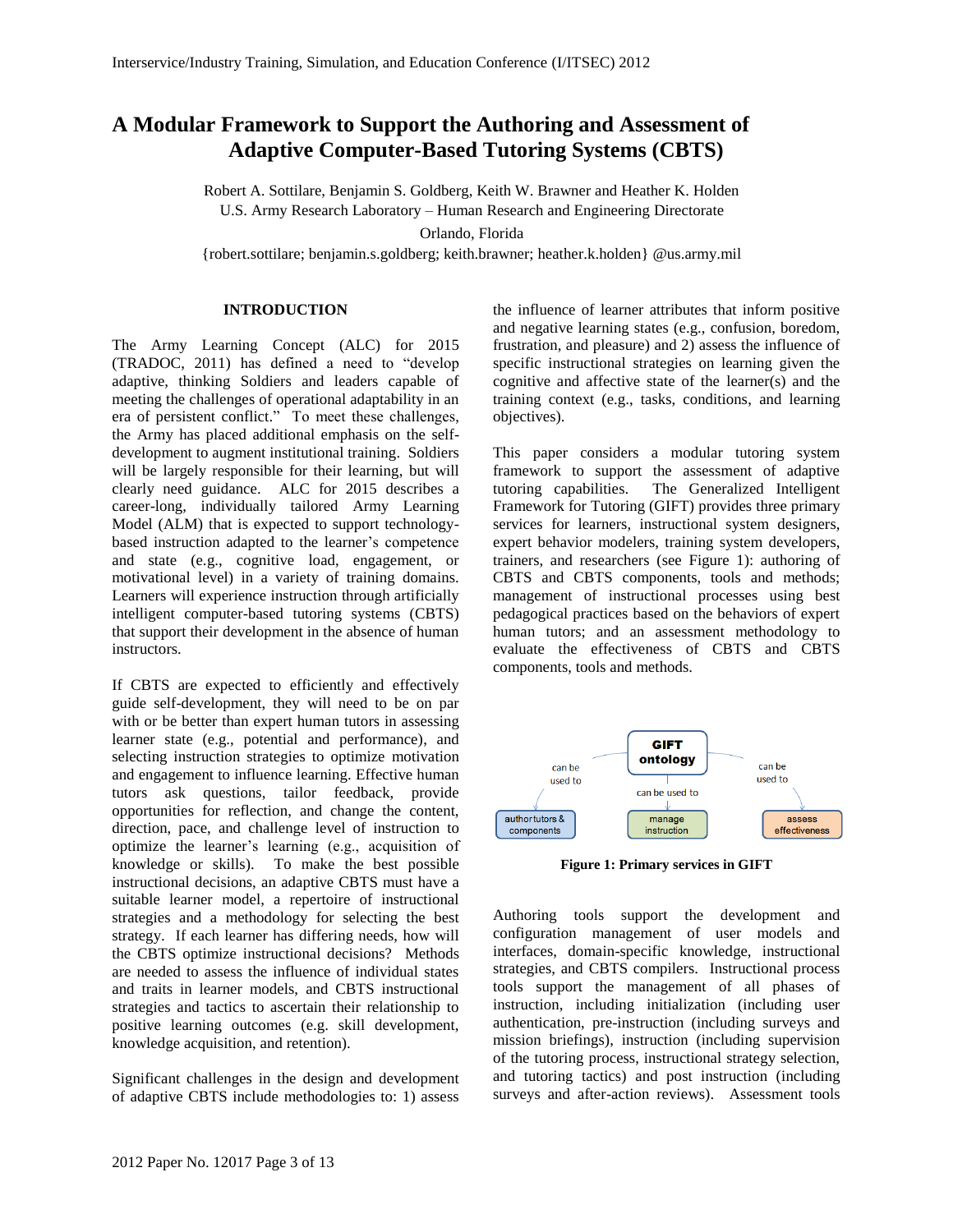evaluate learner performance, learning gain, and skill development. These tools also evaluate the tutor's performance and learning effect of components, tools, and methods.

#### **UTILITY OF A CBTS FRAMEWORK**

While the target beneficiary of a CBTS framework is the learner who can receive tutoring tailored to his/her needs and capabilities, let us examine how other users might exploit standard tools and methods in a generalized CBTS framework like GIFT. As mentioned in the introduction, in addition to learners, GIFT users include instructional system designers, expert behavioral modelers, training system developers, trainers, and researchers. User interfaces must be unique to each of these disciplines to support their authoring and assessment activities.

Instructional system designers (ISDs) incorporate "known and verified learning strategies into instructional experiences which make the acquisition of knowledge and skill more efficient, effective, and appealing" (Merrill, Drake, Lacy, Pratt, and ID2 Research Group, 1996). Their tasks include elements of both authoring and assessment of instructional objects (e.g., scenarios, instructional strategies, instructional content, and performance assessment tools). ISDs can use GIFT to author strategies aligned with a particular instructional theory (e.g., Gagne's Theory of Instruction; Gagné, 1985; Gagné & Driscoll, 1988). They may also assess instructional strategies applied to self-regulated computer-based learning environments using instructional design models (e.g., Analyze, Design, Develop, Implement and Evaluate (ADDIE); Branson, Rayner, Cox, Furman, King, and Hannum, 1975; Kemp, Morrison, and Ross; 1994).

Developers of behavioral models are interested in capturing behaviors (e.g., decisions, actions) that define expertise for a particular task or set of tasks. Their mission is to evaluate essential behaviors to author expert models. They can use GIFT to map the successful paths of experts through courses of instruction to develop expert/ideal models. The same tactic can also be used with novices to identify common errors or misconceptions, and successful strategies for overcoming these errors/misconceptions. These models are used for performance assessment purposes and link learner behavior with defined task objectives.

Training system developers take a more holistic approach to adapting instructional content to a selected training environment. In military training systems significant emphasis is placed on after-action reviews and much less emphasis is placed on near real-time feedback to the learner. Timely feedback is generally more important to domain novices than it is to more experienced and proficient learners. Training system developers using GIFT have access to libraries of strategies that are tailored to the user and can be used to develop timely feedback mechanisms. Tools like the GIFT survey tool are employed to promote reuse of survey instruments used to elicit information and test learner knowledge. GIFT enables training developers to account for individual differences associated with the learner population for the purpose of tailoring content and providing guidance specific to learner needs.

In [Figure 2,](#page-3-0) GIFT modules interact and receive/pass information through a Service-Oriented Architecture (SOA). Part of the information communicated is the domain knowledge which is comprised of tasks, conditions, standards, media content, instructional strategies, questions, misconceptions, and other information specific to that learning domain (e.g., land navigation). Training system developers have the option of integrating with GIFT through the SOA to provide the domain knowledge that GIFT uses to make pedagogical decisions and implement instructional strategies and tactics, or they can choose to embed the domain independent pedagogical strategies/tactics within their training system.



<span id="page-3-0"></span>**Figure 2: Training system integration with GIFT**

Finally, GIFT allows researchers to manipulate the construct of the learner model, instructional strategy library, and/or domain-specific content to empirically determine the influence of variables of interest (e.g., learner states and traits) on learning outcomes. The framework supports a variety of experimental views, including ablative tutor studies, tutor vs. traditional classroom training comparisons; evaluation of intervention vs. non-intervention strategies;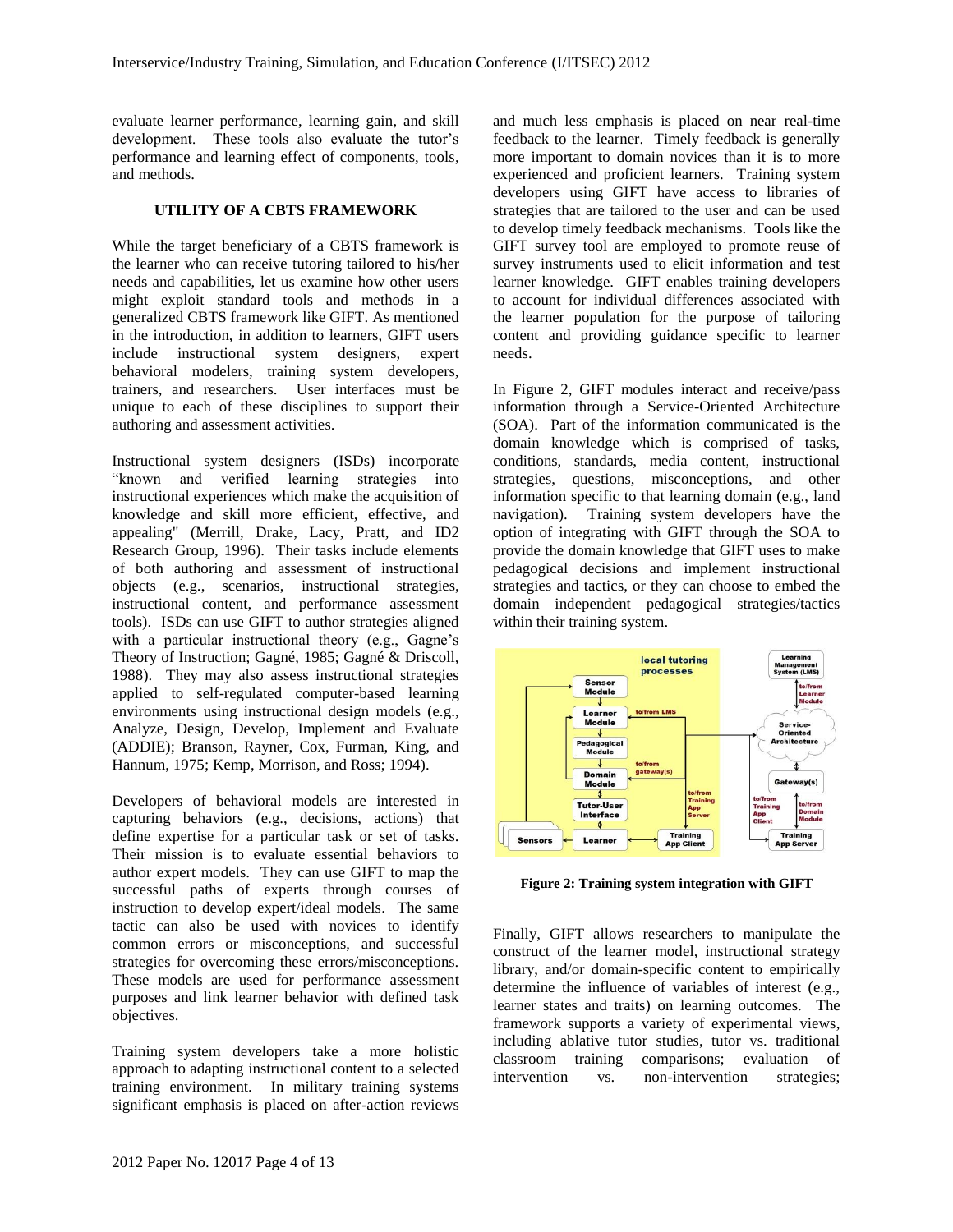pedagogical model comparisons; and tutor vs. tutor comparisons.

In the following sections, we review the construct and implications of learner models, instructional strategies, and assessment tools for learner performance and tutor effect within GIFT. The discussion provides practical implications for using a framework such as GIFT to support CBTS authoring and instructional delivery to large distributed organizations. In this context, the authors also put forward recommendations for future research and development.

### **CBTS LEARNER MODELING**

The learner model is what the CBTS uses to make instructional decisions before and during tutoring sessions. A major research question for learner modeling is "what should be in a learner model and how is this information derived?" Since we want to use the learner's states and traits to make optimal instructional decisions for learning, a logical place to begin answering this question is to understand different learning domains associated with broad sets of tasks presented by CBTS. In the context of understanding learning to support capabilities within a CBTS, GIFT was focused on four types of learning: cognitive (thinking), affective (feeling), psychomotor (doing), and social learning (collaborating).

Cognitive learning is demonstrated by behaviors indicating increasingly complex and abstract mental capabilities. Ranging from least complex to most complex, these behaviors include remembering, understanding, applying, analyzing, evaluating, and creating (Anderson and Krathwohl, 2000). To exercise remembering, a CBTS could present a problem where the learner is asked to define or list terms (e.g., define bounding overwatch or list the inert elements in the periodic table).

Assessing simple concepts like remembering can be straightforward for expert human tutors who easily recognize learner behaviors. A CBTS could use Latent Semantic Analysis (LSA) to compare the learner's response to the correct answer in the domain model, but assessing even this simple concept can quickly become complicated. How might the CBTS assess and react to a lengthy delay by the learner in providing a response? Does this mean that the learner struggled to recall the information, withdrew from the process, or was distracted? In addition to the response, the CBTS might need other information (e.g., response time, affective state) about the learner to understand the learner's state and inform its instructional decisions in cognitive domains. It may also be difficult to separate affect from cognitive learning. Graesser and D'Mello (2012) posit that learners encounter a state of cognitive disequilibrium when confronting difficulties. Cognitive-affective processes interact until equilibrium is restored. The opposite may also be true in that emotion may limit cognition and cause disequilibrium.

*"The extent to which emotional upsets can interfere with mental life is no news to teachers. Students who are anxious, angry, or depressed don't learn; people who are caught in these states do not take in information efficiently or deal with it well" (Goleman, 1995).* 

In affective domains, learning is demonstrated through behaviors indicating emotional growth and maturity, including, in ascending order of complexity, receiving, responding, valuing, organizing, and characterizing by values (Krathwohl, Bloom, and Masia, 1964). To exercise skills related to "characterizing by values", a CBTS could present a problem where the learner is asked to make a moral judgment (e.g., loyalty versus honesty). A task like this may be complicated by conflicts between individual and organizational values resulting in emotional states that are counterproductive to learning objectives. The CBTS would need knowledge of the learner's value system as well as the organizational values to assess the learner's behaviors and select appropriate interventions to promote affective growth also known as emotional intelligence (Goleman, 1995). Affective learning also influences how individuals manage cognitive resources. Applying strategies to enhance motivation to learn instills behaviors of perseverance and enthusiasm to continue when challenge is present. In addition, research shows instructor immediacy, where verbal and non-verbal feedback is provided during task interaction, acts as an affective mediator during cognitive learning tasks (Rodríguez, Plax, & Kearney, 1996).

In psychomotor learning domains, the emphasis is on the relationship between the learner's cognitive functions and their physical skills (e.g., coordination, strength, or speed). Per Simpson (1972), psychomotor learning behaviors include perceptions (awareness), sets (readiness), guided responses (attempts), mechanisms (basic proficiency), complex overt responses (expert proficiency), adaptation (adaptive proficiency), and origination (creative proficiency).

To exercise marksmanship skills, for instance, a CBTS could present a problem where the learner is asked to detect, identify, and prosecute intended targets. During this psychomotor task, the CBTS could collect behavioral data on the learner's breathing, trigger pressure, weapon pitch, weapon cant, and weapon aim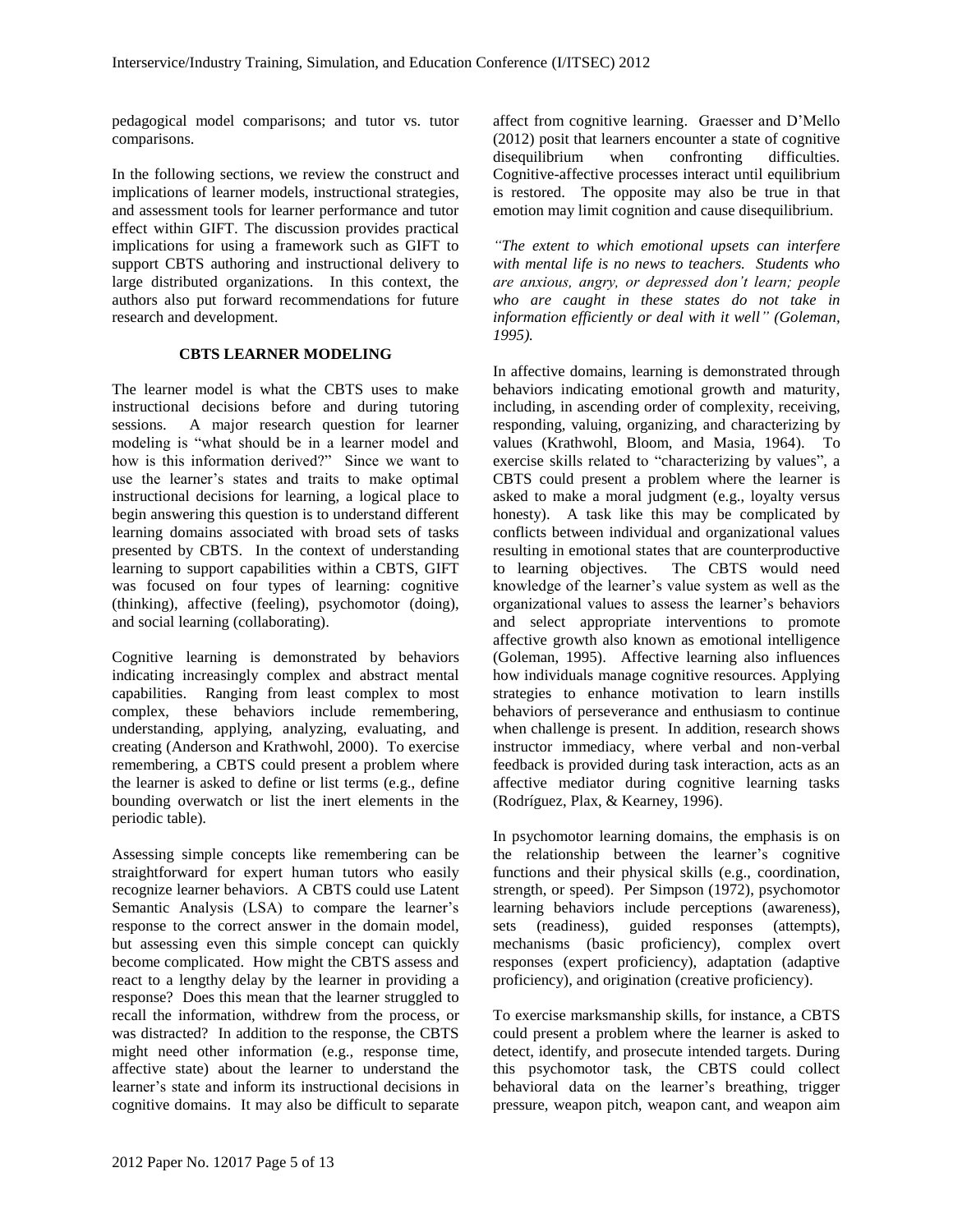point, and relate this data to successful/unsuccessful performance outcomes based on either the individual learner's historical performance, or common successful behaviors/errors experienced by the population.

While most CBTS have emphasized individual learning, military training is generally focused on how Warfighters support team performance objectives, and social learning plays a large role in the development of military skills. To exercise social learning skills, a CBTS could present a problem where a unit is asked to plan, rehearse, and execute a building clearing mission. Members of the unit likely vary in experience, task competence, and motivational level. Individual mission roles may not be identical. The members of the unit may or may not have worked together previously. Trust level and communications may be affected by leadership, clarity of the mission objectives, individual roles/responsibilities, and task interdependence. It may be necessary to have team models of performance, competence, trust, cognition, affect, and communications for the CBTS to ascertain the healthy functioning of the team (Sottilare, 2011).

While the multi-learner modeling necessary for team training with CBTS make assessments more complex, the opportunities for positive learning through social interaction make the return worth the investment in researching and developing these capabilities. Peer tutoring within the academic domains have been found to significantly deepen the learning gains for both the tutor (Sharpley, Irvine, and Sharpley, 1983; Robinson, Schofield, and Steers-Wentzell, 2005) and the learner (Ogan, Finkelstein, Walker, Carlson, and Cassell, 2012). Such environments foster social motivation (Rohrbeck, Ginsburg-Block, Fantuzzo, and Miller, 2003) and increase engagement (Webb, 1989).

Unobtrusive physiological and behavioral sensors and associated algorithms to process and classify learner states are needed to support adaptive, tailored tutoring. Learner modeling should include data capable of informing instructional strategy selection that, in turn, influences learning. Given the lack of standards for learner modeling and the varied opinions in the literature regarding learner modeling structure, the GIFT messaging construct has been designed to support modular models. The implications of this design are that a variety of learner models can be evaluated in the same testbed using GIFT as long as they conform to the messaging protocol, a JavaScript Object Notation (JSON), in a programming languageindependent format.

In summary, learner modeling may be influenced in part by the domain tasks being trained. The learning domain (e.g., cognitive, affective, or psychomotor) also influences the variables of interest that might be part of the learner model structure. Problems presented by a CBTS may include elements of one or more learning domains, and the learner model should be structured to collect/store relevant data to ascertain the current and future progress of the learner. Their cognitive states (e.g., workload and engagement), affective states (e.g., emotional and motivational states), psychomotor performance, and team performance should be available from the learner model to support instructional decisions.

### **CBTS INSTRUCTIONAL STRATEGIES**

Following the discussion of learner models, this section discusses their relationship to instructional strategy selection for adaptive and tailored tutoring. GIFT has been designed to support strategic (higher level decision making) and associated subordinate tactical level interventions that vary by method (how). This is necessary if the framework is to remain domainagnostic. Within GIFT, instructional strategies include two primary approaches, macro-adaptation and microadaptation that may be used separately, but are most effective when used together with CBTS.

Macro-adaptation is a strategy that uses the learner model states (e.g., affective) and traits (e.g., interests) to initialize the domain model prior to instruction. Essentially, macro-adaptation structures and organizes a set of tactics to be implemented during training and addresses four design areas: (1) selection, (2) sequencing, (3) synthesizing, and (4) summarizing (Reigeluth, 1999). This approach uses information known about the learner prior to system interaction to apply off-line tailoring of content and guidance mechanisms. The macro-adaptive strategy may include tactics for selecting the starting point for instruction and challenge level of the scenario based on the learner's domain competency, the selection of media based on individual preferences (e.g., personality factors), options for the degree of control assumed by the learner during instruction based on domain competency, and even the selection of a tutor proxy (e.g., embodied conversational agent) based on learner preferences. Macro-adaptation provides a starting point for instruction based on what the CBTS knows about the learner.

Micro-adaptive strategies include near real-time tactics for adapting instruction to meet learning needs based on the learner's behaviors during instruction. Scaffolding is a micro-adaptive tactic where the CBTS provides less and less support as the competency of the learner grows. Another micro-adaptive tactic is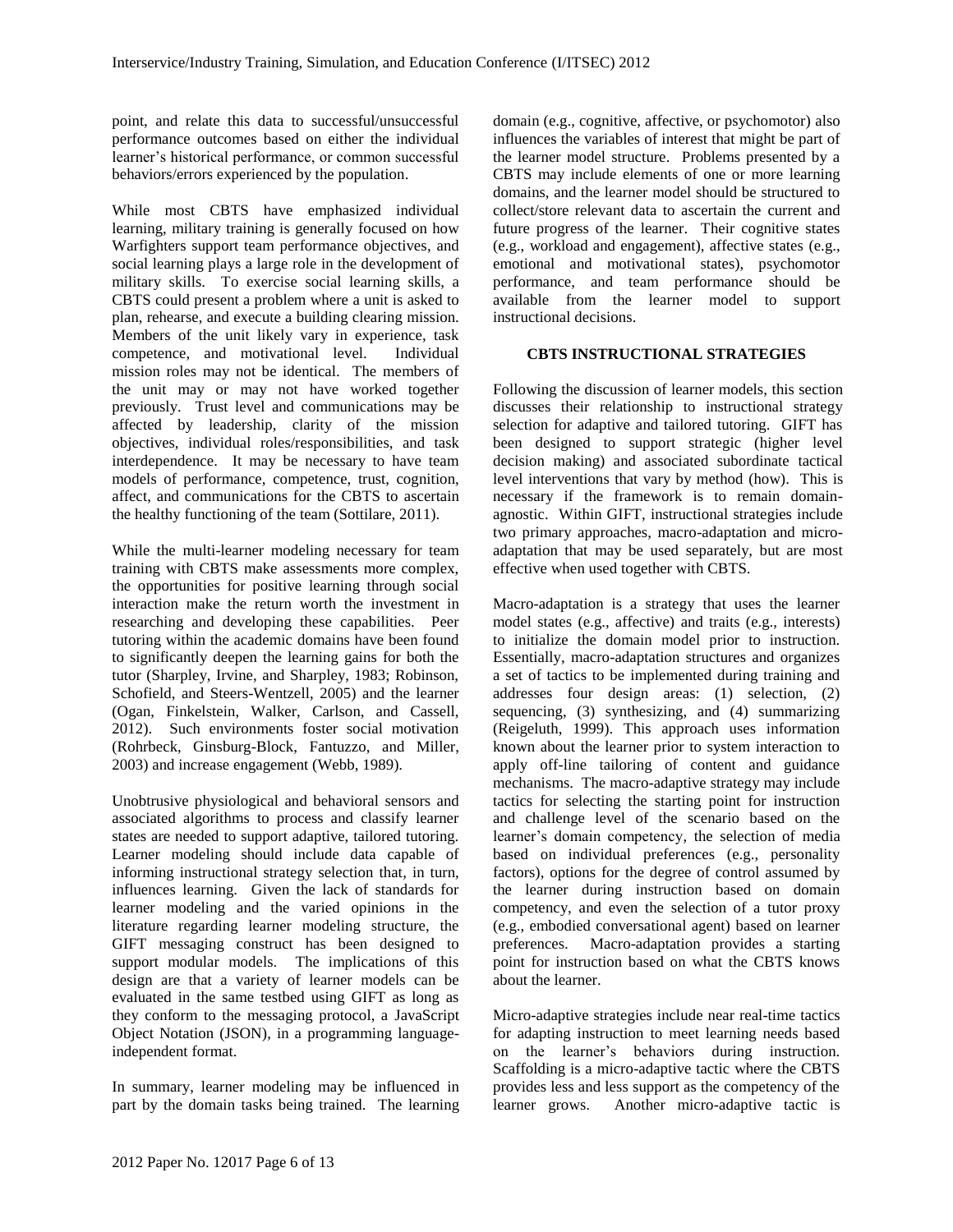feedback management where feedback (type, frequency, delivery method) is selected based on the learner's current and/or projected future state. These types of interventions are triggered by state determinations within the learner model, and applied micro-adaptive strategies must be tied to the specific problem context the learner is interacting within. The approach uses task performance and state variables to determine progress, reaction to training, and executes adaptation in real-time (Park & Lee, 2004).

Macro and micro-adaptive strategies can be compared to betting on a horse race. Macro-adaptive tactics are like betting on a horse before the race starts based on the past history, trainer reports, and other data about the horses. Micro-adaptive tactics are like betting on the horse at each stage of the race as it progresses based on its current and projected state (e.g., potential). It is good to know about the horse before the race, but there is a much better chance of being able to influence the outcome by introducing effective tactics during the race. The implications for tutoring using macro and micro-adaptive strategies include: knowledge of the bigger picture via historical data and trends of analysis; and agility during tutoring to make changes when learning momentum shifts. These strategies make it easier to provide continuity from one tutoring session to the next, and to identify objectives and trends essential to assessing learner performance.

# **ASSESSING LEARNER PERFORMANCE**

GIFT builds on the U.S. Army construct of tasks, conditions, and standards to assess performance. Tasks (or problems) are associated with concepts to be learned. Concepts are bundled to form lessons. Multiple lessons form a course of learning. Thereby, multiple tasks (separate, concurrent, or overlapping) are presented for the learner to execute under a set of conditions (e.g., in a building with hostile combatants) and assessed against a set of standards, which are part of the domain knowledge in the CBTS. Tasks can be classified as well-defined or ill-defined, and simple or complex. Well-defined tasks generally have clearly defined outcomes and standards. Ill-defined tasks may have many pathways to success with more loosely defined standards (e.g., constraint-based). Welldefined tasks may be complex in that they are composed of a long and winding, but clearly defined process. In addition, well-defined tasks may be executed in variable conditions and environments that influence how actions are executed, requiring adaptability on the part of the learner. Ill-defined tasks may be simple in that they have few transitions from one key concept to another. It is self-evident that assessing real-time performance for ill-defined, complex tasks is most difficult due to the lack of clear standards and the multi-faceted nature of the tasks. Performance assessment methods evaluated for use in GIFT range from simple heuristics based on clear standards to classification algorithms to Partially-Observable Markov Decision Processes (POMDPs).

POMDPs are well-suited for assessing performance in domains where uncertainty is high. POMDPs use current states from the learner model to determine which actions and resulting transitions (to the same or other states) will result in the highest reward (successful outcome). By projecting forward, POMDPs can assess multiple outcomes to determine the most efficient and effective paths to success. A drawback to using POMDPs is when the number of states in the learner model considered to project an outcome is very large. Carefully crafting the learner model to contain only the most influential variables for learning may reduce the uncertainty associated with assessing performance for ill-defined tasks when using POMDPs.

Regardless of the assessment method, GIFT categorizes performance as "meeting expectations", "below expectations", or "above expectations". These assessments are used for triggering defined microadaptive tactics when interventions are deemed appropriate. Each of these categories invokes different instructional tactics based on the context of the instruction, the learner's performance trends (local and global), and the learner's states. The problem of assessing performance is compounded when we begin to evaluate teams.

A team's learning potential is maximized when each individual actively participates in the learning task, thereby, increasing the probability that all trainees understand the learning material and no one is left behind (Soller, 2001). Team performance, however, is dependent on more than just the sum of individual performances. Depending on the task, conditions, and standards, Sottilare, Holden, Brawner and Goldberg (2011) note that the assessment of team performance is likely to include assessment of the interdependency of the roles and responsibilities of the team members, leadership roles and communication, understanding of roles by the team, the domain competency of team members, trust within the team (credibility and reliability), and finally, collective models of team cognition (e.g., shared mental models, workload, and engagement) and affect (e.g., emotions, motivation). In turn, each of these team states may be difficult to assess and, thereby, limit the adaptability of the CBTS.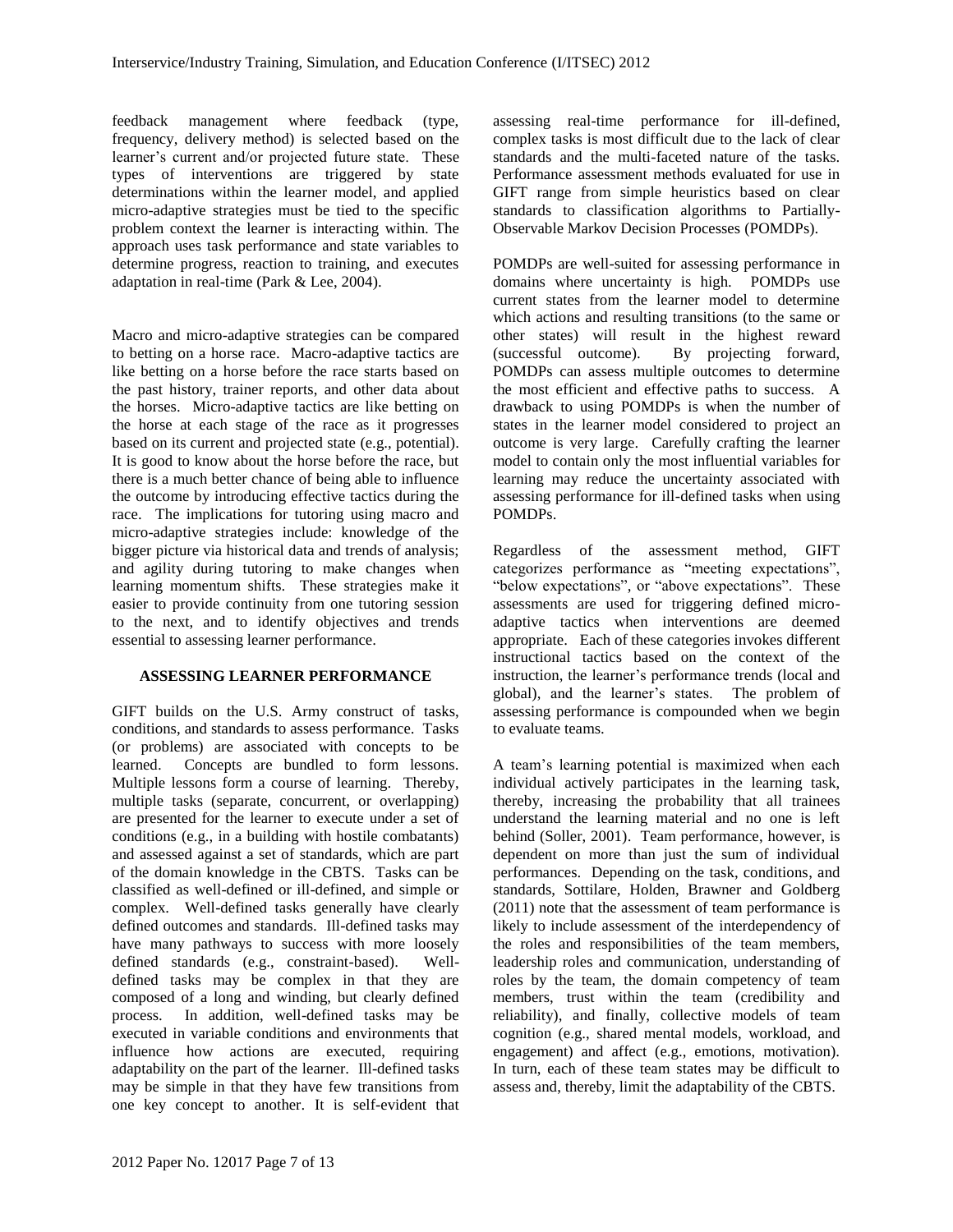Now that we have reviewed individual and team performance assessments, we are ready to discuss the assessment of learning effect in CBTS. From CBTS researcher and developer perspectives, understanding the impact (effect size) of various tutoring methods and structures is essential in optimizing CBTS performance and, thereby, learning.

#### **ASSESSING LEARNING EFFECT**

Learning effect (also known as learning gain) depends upon not only the utility of whole tutoring systems, but also the effectiveness of specific CBTS components, models, algorithms, methods, and instructional strategies/tactics. Learning effect has been a subject of debate for as long as there have been CBTS. Bloom (1984) compared traditional classroom training to oneto-one human tutoring. This is relevant since the instructional niche filled by most CBTS today is limited to one CBTS guiding one learner through a program of instruction. Bloom reported a resulting two (2) sigma effect size. This means that the average performance for one-to-one tutoring was found to be two standard deviations higher than the average performance for traditional classroom instruction. This is credited to one-on-one tutoring optimizing the time of instruction by focusing on the strengths and weaknesses associated with a given learner.

CBTS researchers have strived to realize similar effect sizes, but have fallen short. Effect sizes have been reported ranging from 0.42 sigma for unskilled human tutors (Cohen, Kulik, and Kulik, 1982) up to an average of about 1 sigma for CBTS, including Pittsburgh Urban Mathematics Project/PUMP Algebra Tutor (PUMP/PAT - Koedinger, Anderson, Hadley, and Mark, 1997); Andes Tutor (VanLehn, et al, 2005); and SHERLOCK (Lesgold, Lajoie, Bunzo, and Eggan 1988). Woolf (2011) reported similar results with achievement scores (performance) for CBTS instruction showing an average 1.05 sigma over traditional classroom methods. This result equates to an increased median achievement score of 85% versus 50% for traditional classroom instruction.

While the literature supports and confirms the learning effect of tutoring systems, it is also essential to be able to assess, compare and contrast the learning effect of tutoring technologies (components, tools, and methods) in a controlled environment using scientific methods. A testbed methodology [\(Figure 3\)](#page-7-0), adapted from Hanks, Pollack and Cohen's (1993) controlled experimentation recommendations, has been designed within GIFT to support an experimental environment for a variety of tutoring studies.

The GIFT experimental methodology or testbed allows for interchangeable modular components, including learner models, instructional engines, and domainspecific knowledge. Similar to analyzing system-level effectiveness through the measurement of learning with and without the system, one can measure the effectiveness of individual components through testing the effect of their presence and absence. GIFT supports comparison studies, strategy and tactic effectiveness assessments, and ablative studies. These assessments can be used to drive future tutoring system design by highlighting the importance of individual differences (traits) in learner models, cognitive and affective state classification, and instructional strategy selection. The interchangeable modular design of GIFT supports assessment methodologies by facilitating the configuration of test cases.



<span id="page-7-0"></span>**Figure 3: GIFT Experimental Methodology**

The testbed may also be used to compare automated methods for domain knowledge (e.g., expert models) to more time-consuming methods to see if automated methods can produce the same effect sizes as manual methods. The experimental methodology supports spiral development of GIFT through iterative design improvements based on empirical evidence, and ultimately resulting in the 'platinum' tutoring capabilities (e.g., more effective than a human tutor) defined by Sottilare and Gilbert (2011) as a standard of performance for future CBTS.

#### **DISCUSSION**

Our discussion emphasizes how a standard framework like GIFT enables users (e.g., learners, designers, training developers, and researchers) to optimize system performance over time. Tailored learning,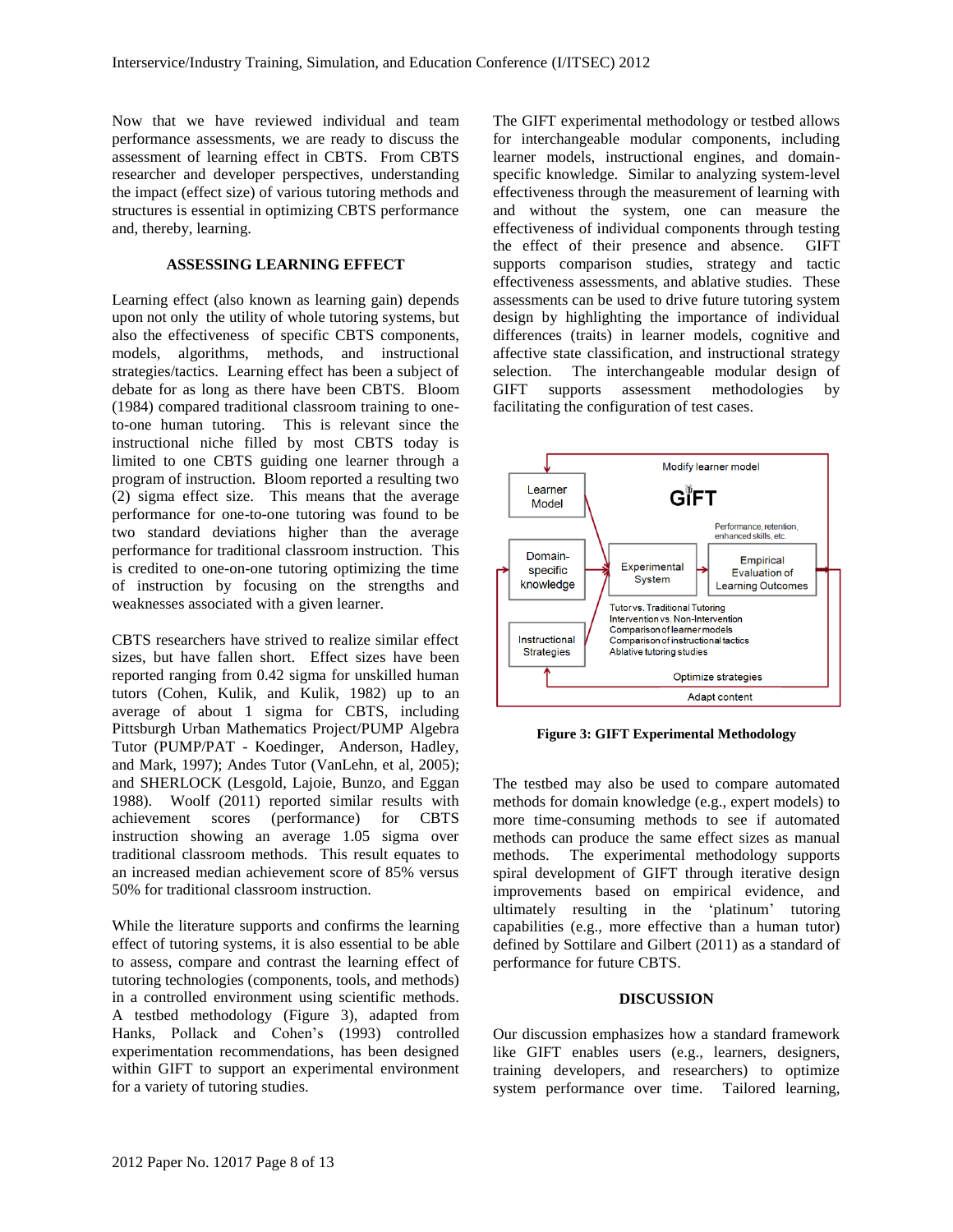usability, traceability of research, and extensibility are highlighted.

### **Tailored Learning Validation Studies**

Significant challenges persist in developing efficient and effective tutoring solutions that are tailored to the needs of individual learners. An essential element in supporting tailored learning experiences is the development and maintenance of an optimized learner model that is populated and updated with timely learner state and trait data to support instructional decisions.

As part of the development of the GIFT learner model, the Army Research Laboratory (ARL) has been conducting a series of experiments related to assessment of sensor data (Goldberg & Brawner, 2012; Carroll, et al, 2011; Brawner & Goldberg, 2012); assessment of learner state changes (Brawner & Gonzalez, 2011); macro-adaptation (pre-training tailoring) based on the learner's previous performance (Zook, Riedl, Holden, Sottilare, and Brawner, 2012); and learner perception of the tutor (Holden, 2012; Holden and Goldberg, 2011).

Experiments conducted under these efforts resulted in the following findings that are included in the GIFT development strategy. Carroll, et al (2011) evaluated physiological and behavior sensors to determine the efficacy of assessing cognitive and affective states. Key cognitive states for learning were identified as engagement, attention, and workload. Engagement was classified using unobtrusive chair pressure sensors and a low-cost electro-encephalograph (EEG). Attention and workload were classified using a lowcost EEG and eye tracker. Key affective states for learning were identified as anger/frustration, fear/anxiety, and boredom. Anger/frustration and boredom were classified using a motion detector, heart rate monitor, and/or chair pressure sensors. Fear/anxiety was classified using the heart rate monitor.

The key cognitive and affective states identified in the literature by Carroll, et al as key influencers of learning were measurable using only five sensors. Redundant sensors might be eliminated to reduce the sensor suite to two sensors (heart rate monitor and EEG) or be used to confirm state classifications of other sensors. While this is good news, it is not optimal. Graesser and D'Mello (2012) have identified larger sets of states that influence learning that included confusion, joy, sadness, shame, confidence, arousal, and awe. This larger set of states may require a significantly larger set of sensors. While future versions of GIFT will make recommendations for optimal sets of sensor suites for detecting specific states, GIFT has been designed to accommodate tailored selection of sensors to support the assessment of different cognitive and affective states as needed to support different types of training tasks (e.g., cognitive, affective, psychomotor, social, and hybrid).

Additional GIFT learner modeling experiments examined the effect task clarity and flow of interaction on arousal and engagement within a computer-based training environment. Goldberg & Brawner (2012), and Brawner & Goldberg (2012) monitored state changes with measures from an EEG, electrocardiogram (ECG), and galvanic skin response (GSR) sensors. Windowed time-segments were found to be significantly different across all EEG measure in each scenario condition. Analysis shows ECG data to display minimal variance over time and across scenarios. Significant differences were found for all GSR metrics examining effect of task clarity. The results discussed herein impact decisions on the type and application of sensors given the type of task and interaction with the CBTS.

Macro-adaptive strategies were employed by augmenting the scenario development pipeline to consider learner attributes during the scenario generation phase of initialization just prior to instruction. Macro-adaptive tailoring was based on previous performance assessments in lieu of developing scenarios to support average abilities of the learner population which can leave above-average learners bored and below average learners frustrated (Zook, et al, 2012). Micro-adaptive strategies are being addressed to support in-situ tailored training based on skill maps of the learner, and their expected and actual responses to skill events in the training.

Last, but not least, ARL conducted a pilot study (Holden, 2012; Holden & Goldberg, 2011) to evaluate how the tutor's competency and emotional support affect the learner's perceptions, self-efficacy, mood, and motivational level. The tutoring agent type (i.e., competent only, emotionally supportive only, competent and supportive, or neither competent nor supportive) had a very large effect on learners' perceived credibility of the agent. Learners exposed to emotionally supportive tutoring conditions reported significantly higher self-efficacy, and this may be important in training tasks where self-efficacy is a key factor in learning (e.g., where learners are domain novices). Competent tutors had a large effect on trust for the overall learning environment. This is important in that the poor instructional decisions by the tutoring agent(s) may adversely affect the learner's perceptions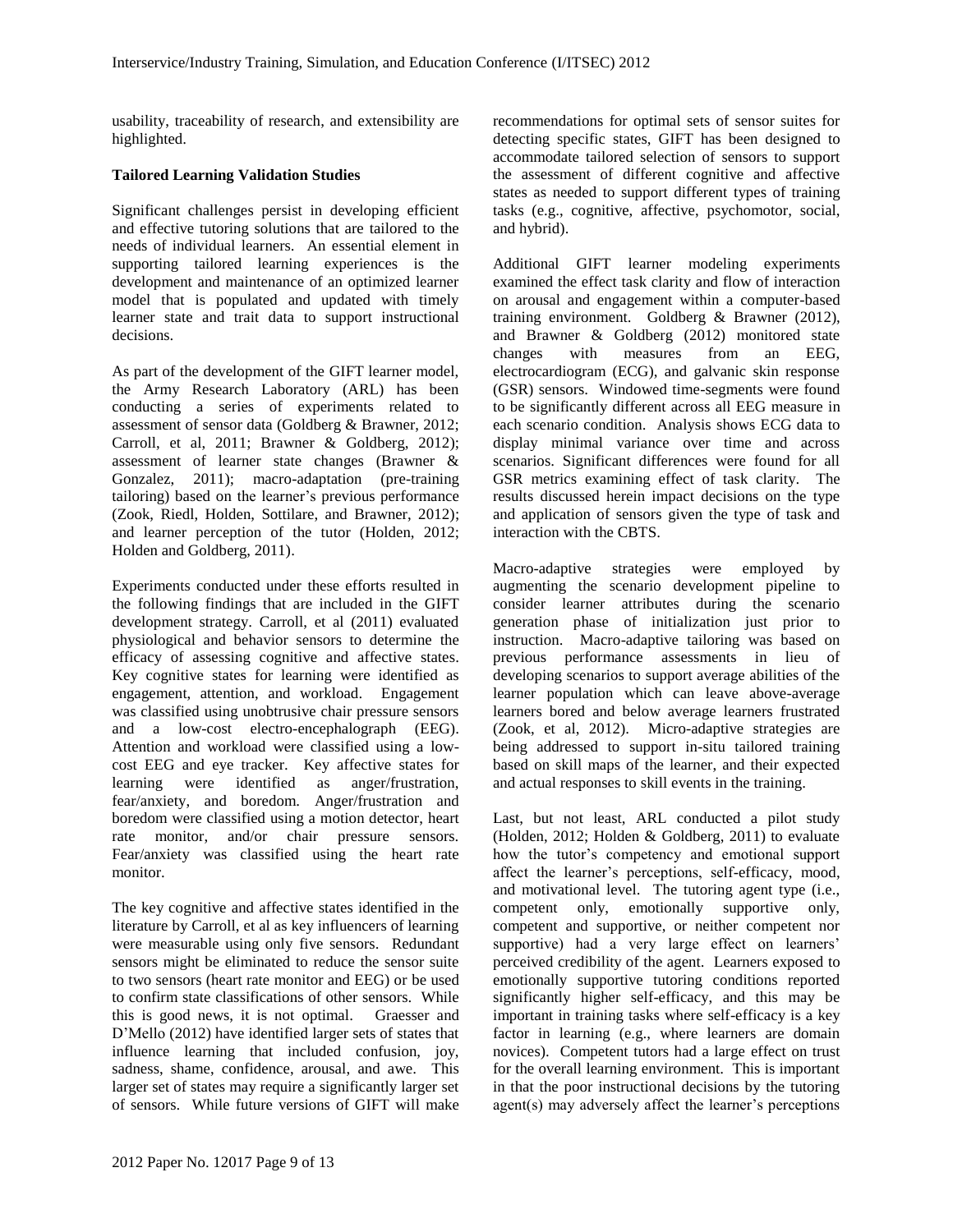of the learning environment even when the instructional content (e.g., media) is credible.

#### **Multi-Disciplinary Usability**

Development time and cost are among the reasons that CBTS are not more prevalent as tools in the military training domain. Another barrier is the vast amount of expertise needed to create a CBTS and decide what should be in it. It takes multi-disciplinary teams to author CBTS, and multi-disciplinary user interfaces are needed to support the planning, development, delivery, assessment, and use of CBTS. A multi-disciplinary user-centric framework shown in [Figure 4](#page-9-0) is part of the GIFT ontology and provides for interfaces/views compatible with the knowledge base and skillset of each user allowing for a user base broader than the computer science field. The notion is to apply authoring tools to ease the cost and effort associated with CBTS development.



<span id="page-9-0"></span>**Figure 4: Multi-Disciplinary User Modeling in GIFT**

Models must be developed to support each user domain. Information access, standards, look-and-feel, and even jargon should be tailored to support a variety of user disciplines. For example, GIFT is structured to aid in the development of expert (or ideal learner) models in a particular domain. The graphical user interface (GUI) to support them must provide representative domain tasks, standards, and conditions as well as automatically capture essential behaviors (e.g., decisions and actions), prompt for thoughts, and help the expert organize their knowledge.

For instructional system designers (ISDs), best design practices and instructional design models should be

built into their interface or available on request. Training developers and managers would benefit from tools that can help evaluate best value to determine tradeoffs for component and system costs. The ability to organize content objects, media and other development-related data would also be a plus. Trainers/instructors also need the capability to organize information (e.g., self-development courses and lessons along with student performance data) so part of the trainer GUI design includes a learning management system interface. For researchers, GIFT can be used to analyze the comparative effect size of instructional tools and methods, and to conduct experiments to assess new technologies.

#### **Traceability**

As previously discussed, methods for assessing the learner's state are critical in selecting appropriate interventions by the CBTS and, thereby, affect learning. For example, Graesser and D'Mello (2012) determined learning gains had a significant positive correlation with confusion  $(r = .33)$  and flow/engagement  $(r = .29)$ , but a negative correlation with boredom  $(r = -0.39)$ . Findings like these influence production rules integrated within GIFT and compiled into new CBTS. A mechanism to validate these production rules and then track their effect in GIFTdeveloped CBTS is an important capability to evolving tutoring best practices.

ARL is evolving an ontology for GIFT to provide users with traceability from empirical research to pedagogical methods adopted. Instructional strategies are in large part based on the study of expert human tutors (Lepper and Woolverton, 2002) and experiments involving learners and CBTS (Person, Kreuz, Zwaan, and Graesser, 1995). Organizing generalized strategies found to be effective regardless of the domain will assist authors in linking concepts and objectives with proven strategies for optimizing learning outcomes.

#### **Extensibility**

A CBTS has many moving parts, possibly including sensors to assess a learner, a learner model, methods for selection of instructional strategy, and implementation of instructional strategy. At any stage of GIFT development, functional modules exist as placeholders waiting to be replaced by more efficient or effective modules. Since GIFT is set up to be an interoperable service-oriented architecture, more functional modules can replace older ones assuming they support the same interactions. The same paradigm exists for sensors and services.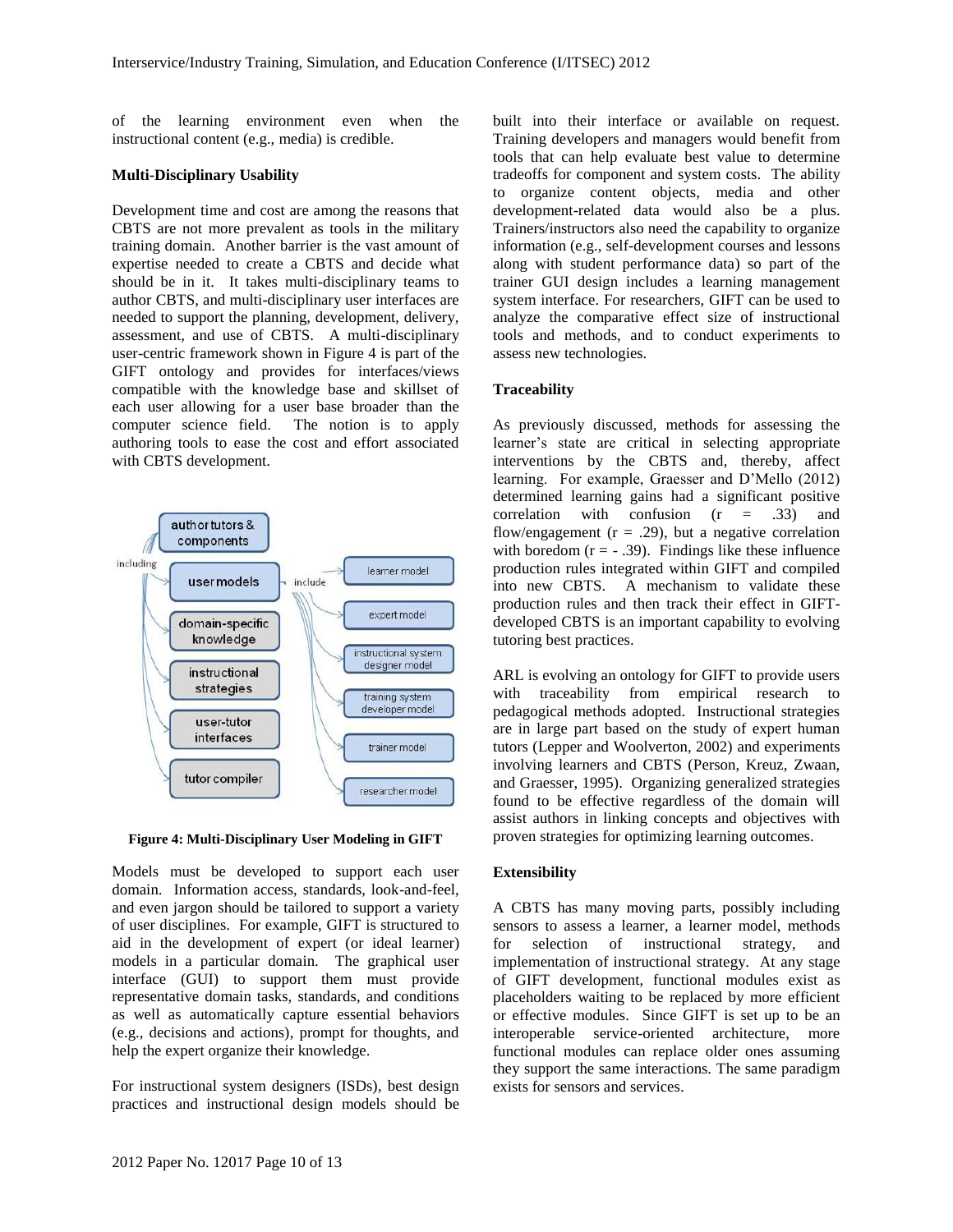Research-driven changes allow for a ripple effect across the CBTS messaging pipeline. If a new sensor is available that can affordably and accurately assess learner state, this sensor can be integrated and more accurate state information can be made available to the strategy recommendation engine in the pedagogical module. Overall, GIFT could also be extended to include other messages to support future services. In this manner, one can continue to employ the 'bestavailable' and extend functionality as it is developed.

# **FUTURE RESEARCH AND DEVELOPMENT**

GIFT 1.0 was released in May 2012 and is available to the Department of Defense (DoD) and DoD contractors via GIFTtutoring.org. GIFT 1.0 is based on standard messaging (JSON) sets as part of a service-oriented architecture to support comparative evaluations, but presently lacks the team models needed to support small unit tutoring. Additional research is needed to assess the effect size of team cognitive, affective, competency, trust, and communication models in support of a team performance model that assesses current performance and analyzes future team performance trends.

To aid the assessment of cognitive and affective states, two commercial sensors have been integrated in this initial version. Interfaces to the GIFT sensor module bus have been developed to integrate the Emotiv electro-encephalograph (EEG) to support cognitive engagement and workload assessment, and the Affectiva Q Sensor, a wrist-worn electro-dermal activity (EDA), skin temperature, and acceleration sensor to support assessment of arousal. Additional sensors are planned for integration based on recent experiments which assessed the ability to accurately classify cognitive and affective states (Carroll, et al, 2011).

Research is needed to develop best practices to assign individual and groups of sensors to learning domains. For example, tasks that involve primarily cognitive learning may be readily trained in a stationary mode (e.g., desktop or laptop computer) which is compatible with EEG sensors which are prone to interference/noise from learner movement. EEGs and other sensors may or may not be supported in more kinetic modes where learners move frequently and abruptly (e.g., psychomotor tasks).

To feed the CBTS assessment process, we will need models, algorithms, and methods to evaluate training effectiveness and efficiency. Authoring tools and standards will be a critical element in feeding the CBTS assessment process. Tools are needed to support the rapid generation of CBTS technologies that include expert models, learner model variants, instructional methods, and performance assessment tools.

A set of authoring goals for GIFT has been adapted from Murray (1999):

- Decrease the effort (time, cost, and/or other resources) for authoring and assessing CBTS;
- Decrease the skill threshold by tailoring tools for specific disciplines to author, assess and employ CBTS;
- Provide tools to aid the designer/author/trainer /researcher organize their knowledge;
- Support (i.e. structure, recommend, or enforce) good design principles (in pedagogy, user interface, etc.);
- Enable rapid prototyping of CBTS to allow for rapid design/evaluation cycles of prototype capabilities.

Additional research is needed to support the CBTS authoring processes. Automating the authoring processes for these technologies will provide additional fodder for the GIFT spiral development process and over time improve the generalizability, efficiency, reuse, and learning effectiveness of CBTS produced by GIFT.

#### **CONCLUSIONS**

This paper reviewed key areas to support authoring and assessment for adaptive CBTS. Today, few generalizable CBTS authoring tools exist and no assessment standards have been developed to promote reuse among CBTS. CBTS are currently not on a par with the expert human tutors that Bloom (1984) determined to have a learning effect of two standard deviations over traditional classroom training. To move toward and beyond a two sigma learning gain, CBTS will require an assessment framework to empirically evaluate tutoring technologies and evolve "best in class" tutoring components, tools, and methods. The authors have put forward GIFT as a potential CBTS assessment tool based on its modular design.

Current CBTS are not designed to support small unit training/tutoring experiences. Additional research is needed to develop and/or assess team tutoring models and constructs. Finally, CBTS do not translate well beyond desktop learning (e.g., mobile learning, mixed reality or live training). Significant work lies ahead to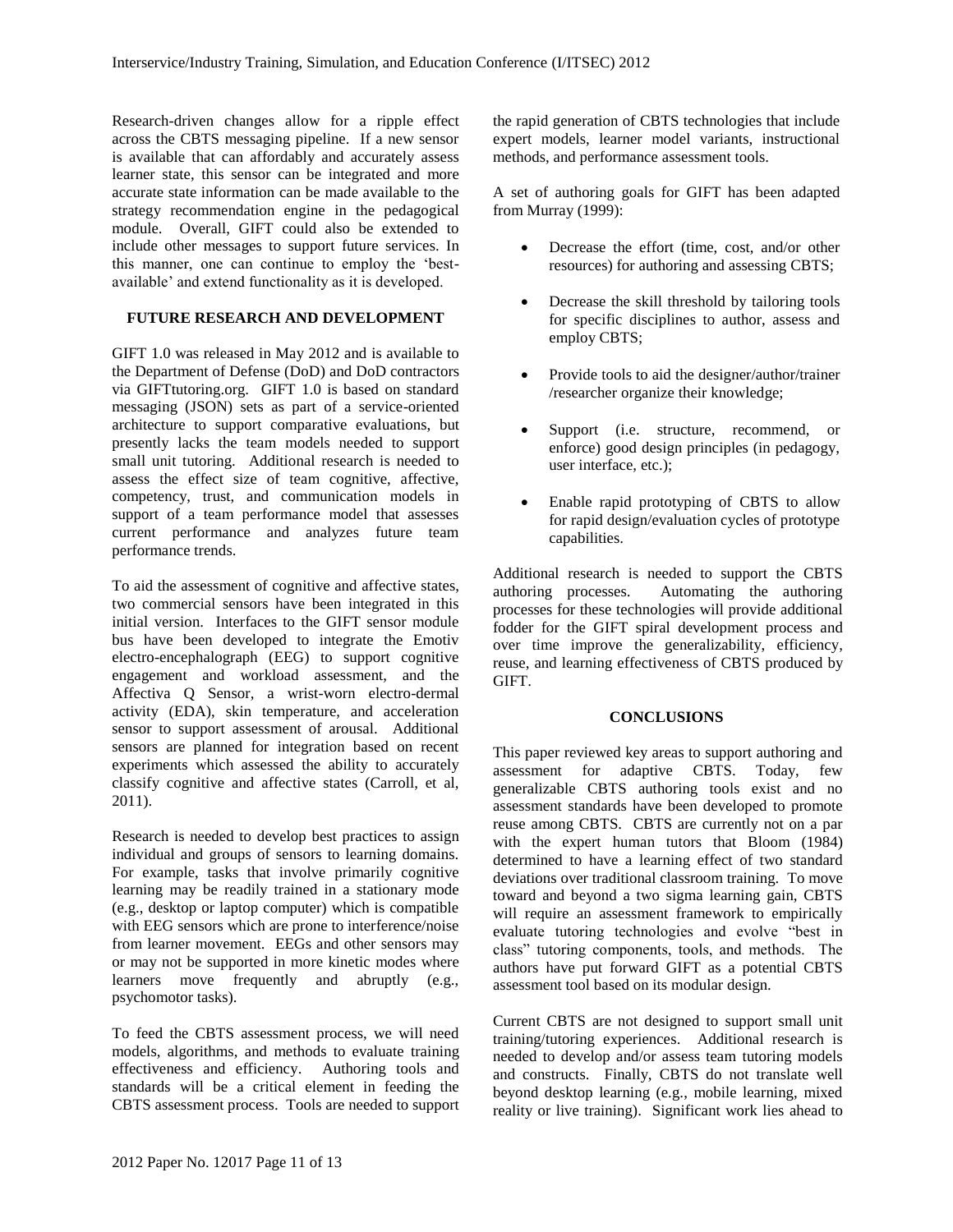develop methods to support adaptable computer-based tutoring in these training domains.

#### **REFERENCES**

- Anderson, L. W., and Krathwohl, D. R. (Eds.). (2001). A taxonomy for learning, teaching and assessing: A revision of Bloom's Taxonomy of Educational Objectives: Complete edition, New York : Longman.
- Bloom, B. S. (1984). The 2 sigma problem: The search for methods of group instruction as effective as oneto-one tutoring. *Educational Researcher*, 13(6), p. 6.
- Branson, R. K., Rayner, G. T., Cox, J. L., Furman, J. P., King, F. J., and Hannum, W. H. (1975). Interservice procedures for instructional systems development (5 vols.) *TRADOC (Pam 350-30)*. Ft. Monroe, VA: U.S. Army Training and Doctrine Command, August 1975.
- Brawner, K. and Gonzalez A. (2011). Realtime Clustering of Unlabeled Sensory Data for User State Assessment. International Defense & Homeland Security Simulation Workshop in Proceedings of the I3M Conference. Rome, Italy, September 2011.
- Brawner, K. and Goldberg, B. (2012). Realtime Monitoring of ECG and GSR Signals during Computer-Based Training. In Proceedings of the Intelligent Tutoring Systems (ITS) 2012 Conference, Chania, Crete.
- Carroll, M. Kokini, C., Champney, R., Fuchs, S., Sottilare, R. and Goldberg, B. (2011). Assessing Trainee States in Intelligent Tutoring Systems: Using Low Cost Sensors for Affective and Cognitive State Modeling. *Interservice/Industry Training Systems & Education Conference*, Orlando, Florida, December 2011.
- Cohen, P.A., Kulik, J.A., and Kulik, C.L.C. (1982). Educational outcomes of tutoring: A meta-analysis of findings. *American Educational Research Journal*, 19, 237-248.
- Gagné, R. M. (1985). The conditions of learning (4th ed.). New York: Holt, Rinehart & Winston. 31.
- Gagné, R. M., & Driscoll, M. P. (1988). Essentials of learning for instruction. Englewood Cliffs, NJ: Prentice-Hall.
- Goldberg, B. & Brawner, K. (2012, Accepted). Efficacy of Measuring Engagement during

Computer-Based Training with Low-Cost Electroencephalogram (EEG) Sensor Outputs. In Proceedings of Human Factors and Ergonomics Society Annual Meeting (HFES2012). Boston, MA.

- Goleman, D., (1995). Emotional Intelligence. Bantam Books: New York.
- Graesser, A.C. and D'Mello, S. (2012). Emotions During the Learning of Difficult Material. In: Brian H. Ross, Editor(s), Psychology of Learning and Motivation, Academic Press, Volume 57, Chapter 5, Pages 183-225, ISSN 0079-7421, ISBN 978012- 3942937, 10.1016/B978-0-12-394293-7.00005-4.
- Hanks, S., Pollack, M.E. and Cohen, P.R. (1993). Benchmarks, Test Beds, Controlled Experimentation, and the Design of Agent Architectures. *AI Magazine* Volume 14 Number 4.
- Holden, H. (2012). Understanding the Interaction Behavior of Pedagogical Agents' Emotional Support and Competency on Learner Outcomes and Agent Perceptions. In Proceedings of the Intelligent Tutoring Systems (ITS) 2012 Conference, Chania, Crete.
- Holden, H. and Goldberg, B. (2011). Student Expectations and Tutor Acceptance: The Impact on Student Affect (Mood) and Future Usage Intentions. International Defense & Homeland Security Simulation Workshop in Proceedings of the I3M Conference. Rome, Italy, September 2011.
- Kemp, J.E., Morrison, C.R. and Ross, S.M. (1994). Designing effective instruction. New York: Merrill.
- Koedinger, K. R., Anderson, J. R., Hadley, W. H., & Mark, M. A. (1997). Intelligent tutoring goes to school in the big city. *International Journal of Artificial Intelligence in Education*, 8, 30-43.
- Krathwohl, D.R., Bloom, B.S., and Masia, B.B. (1964). Taxonomy of Educational Objectives: Handbook II: Affective Domain. New York: David McKay Co.
- Lepper, M. and Woolverton, M. (2002). The Wisdom of Practice: Lessons Learned from the Study of Highly Effective Tutors. In *J. Aronson (Ed) Improving academic achievement: impact of psychological factors on education* (pp. 135-158). New York: Academic Press.
- Lesgold, A., Lajoie, S., Bunzo, M., & Eggan, G. (1988). SHERLOCK: A coached practice environment for an electronics troubleshooting job.